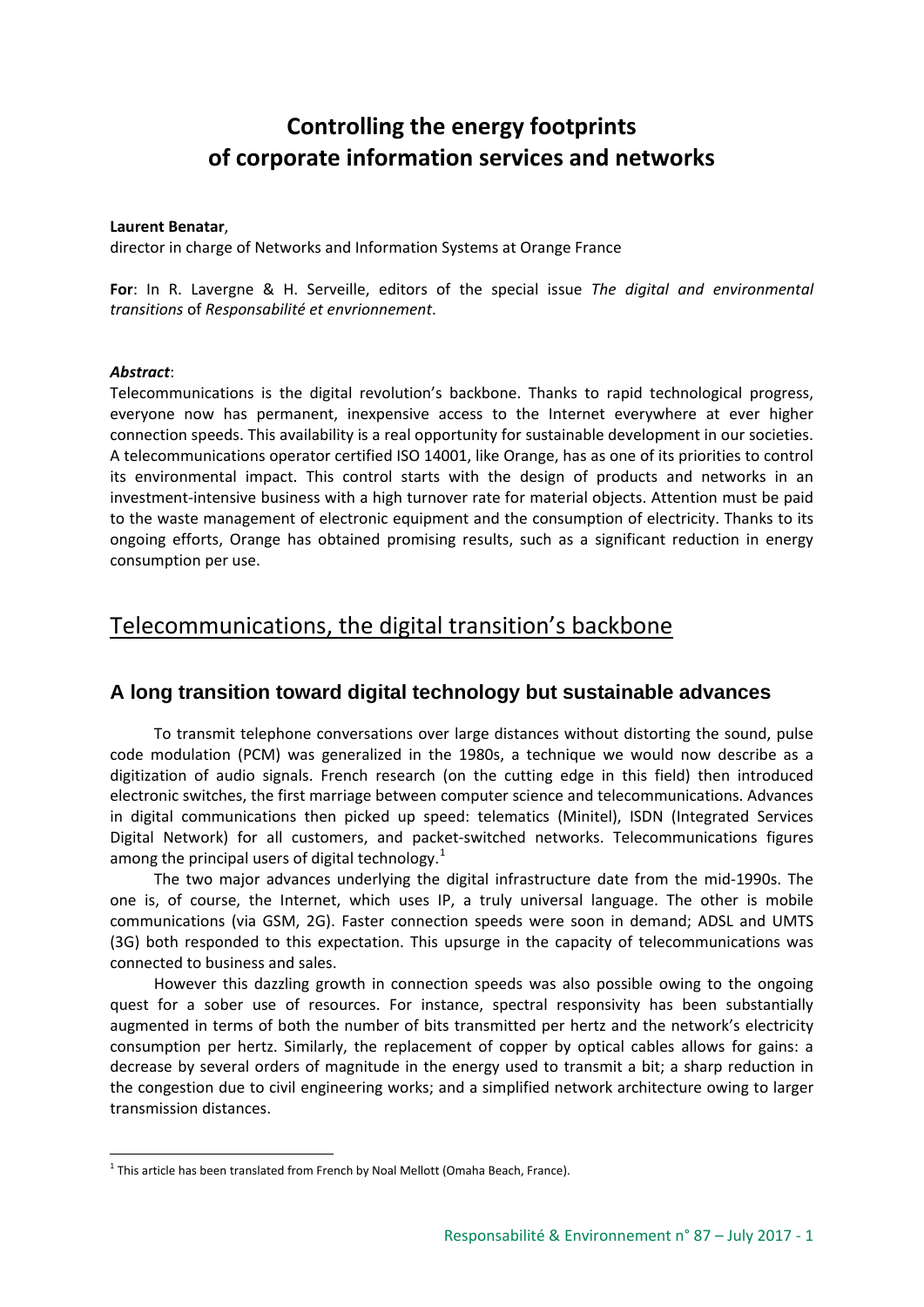#### **Glossary**

**ADSL**: asymmetric digital subscriber line for hardwired broadband access to the Internet.

**Backbone network**: equipment at the major nodes in the network and on the high-speed routes joining these nodes.

**Box**: device (residential gateway) installed at the subscriber's place to perform the functions of a modem, which modulates outgoing signals to encode digital information for transmission and demodulates incoming signals to decode the transmitted information for the subscriber.

**Consumption by use**: ratio of total energy consumption to the number of uses (voice, television, Internet/data) with fixed or mobile connection to a network.

**FTTH**: Fiber-to-the-Home, optical fiber cables that extend to the subscriber's home.

**GSM**: Global System for Mobile Communications (originally GSM: Groupe Spécial Mobile), a European standard for second-generation (2G) digital cellular networks.

**IP**: Internet Protocol.

**Local loop**: a set of cables connecting terminal points in the network or in the "digital subscribers' loop" to the operator's major switching facilities.

**Triple play**: fixed access for three uses: vocal transmissions (telephone), television and Internet.

**UMTS**: Universal Mobile Telecommunications System for third-generation (3G) mobile digital cellular networks.

**Virtualization**: hardware and software solutions for separating the processing of telecommunication functions from the physical resources used for processing.

**WiFi**: the commercial name of technology compliant with the IEEE 802.11x standards (defined and updated by the Institute of Electrical and Electronics Engineers, New York) for a wireless local-area Ethernet network.

## **A permanent, abundant offer everywhere but contrasting environmental effects**

Owing to the capacity of the fixed and mobile telecommunications installed by various operators, everyone now has the possibility of permanent, high-speed access to the Internet everywhere (if need be, by satellite). Current connection speeds range up to 1 Gbit/s (gigabit per second) via optical fiber and 150 Mbit/s (megabits per second) via 4G mobile devices. This abundance at increasingly affordable costs has boosted the development of a wider variety of digital services. Besides various sorts of interpersonal communications (including video-conferencing), we might mention: the services for access to the Worldwide Web; the bundled offers of access to television stations, radio stations or on-line games; dematerialized payment services; and, now, direct connections between devices or machines (servers).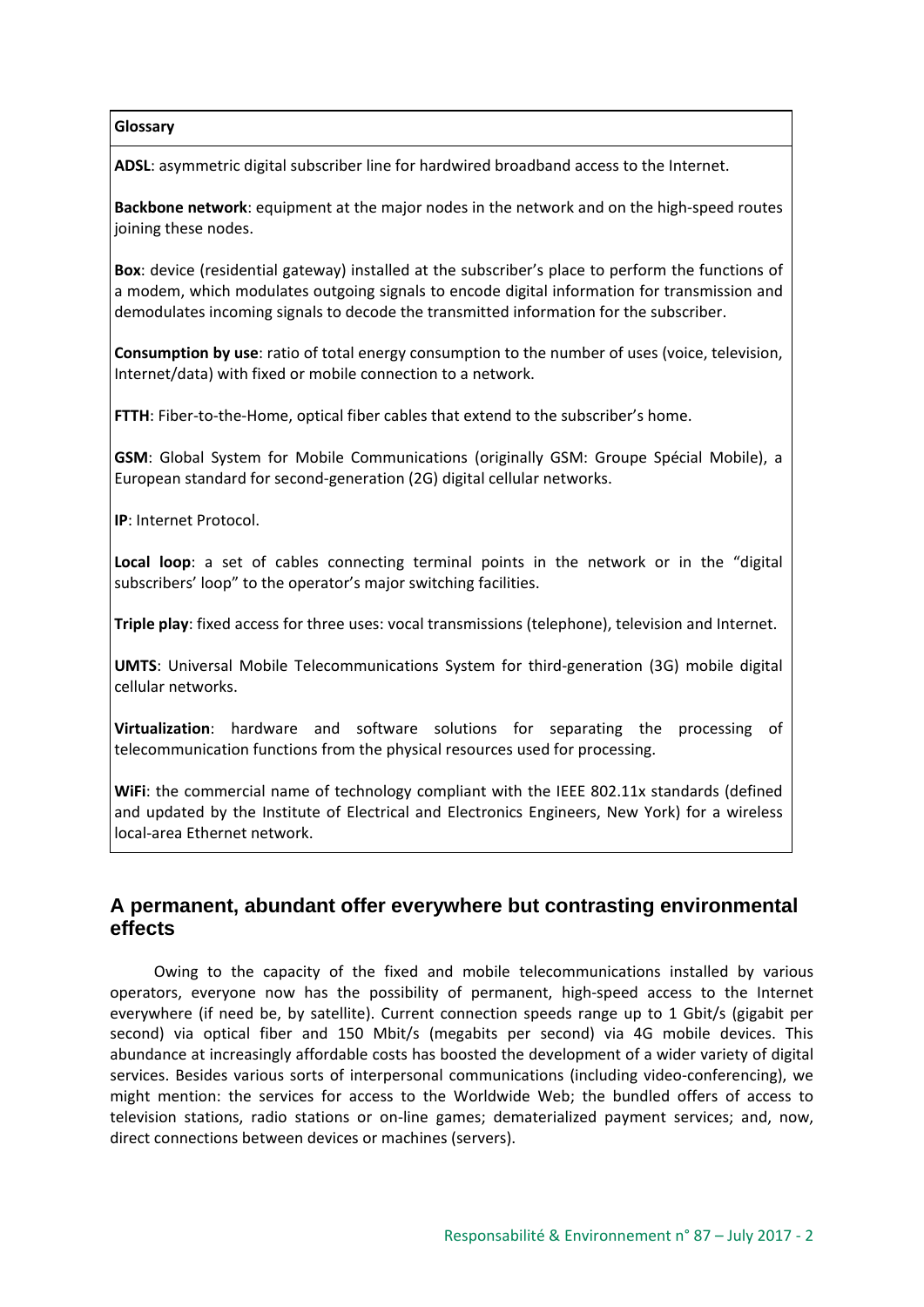There is no denying that telecommunication networks significantly reduce the quantity of paper for writing letters or the number of trips for meetings. We need but observe the drop in the volume of mail delivered by the post office. The time spent on the telephone (at the office or with friends and family) is clear evidence of the gains made in transportation. Nor is there any denying that the demand for communications has exploded, a demand easily satisfied by the permanent, abundant supply of the means of communication available all around us. As a consequence, a major issue for a telecommunications operator is to control the environmental impact throughout its network, including in the terminals installed at the customer's home.

## How Orange controls its environmental impact

For a network operator like Orange, two environmental preoccupations stand out and merit discussion: on the one hand, the management of wastes, whether from electric or electronic equipment or from specific materials such as cables; and, on the other hand, control over the consumption of energy, mainly electricity. Other important factors must also be watched: the *"installations classified for the protection of the environment*" (ICPE) on the biggest sites in France, the consumption of paper (which used to be very high due to invoicing), and the reduction of  $CO<sub>2</sub>$  emissions from using motor vehicles, for example. The last point, not specific to telecommunications as such, is mentioned in passing.

For several years now, Orange Group, both in its international activities and in Orange France, have undergone the process of certification ISO 14001 on "*environmental management*". Its activities in France received certification in June 2016, following a process stretched out over several years. In the wake of the Orange Group's commitments during the 2015 Paris Climate Conference, an ambitious program has been set up to reduce the Group's energy consumption for certification under ISO 50001 ("*energy management systems — requirements with guidance for use*"). Actions have also been undertaken to boost the circular economy and improve our knowledge about the life cycles of our products and networks. They have brought the proof that the design phase is a key to controlling our environmental impact.

#### **It all starts with design…**

Permanent attention must be paid to environmental issues in all our activities, all along the chain. Environmental efficiency improves insofar as it is taken under consideration as early as the phase of designing equipment and systems. I shall present two examples to illustrate this: Internet boxes and a sober 4G.

For broadband access, "Internet boxes", the usual name for "residential gateways" for connection to the Internet, are installed at the customer's home or workplace. The "triple play" box has interfaces for a WiFi router, a land-line telephone, the Internet and decoders for receiving television. These boxes, now in wide used, have aroused serious concern about their environmental impact.

Three points are worth mentioning with respect to designing Internet boxes. The FIRST step is to analyze the box's life cycle to detect all aspects to be taken into account. One important aspect is the box's electricity consumption, which might represent an appreciable cost for the customer. Priority in the design of the box must be given to a sober consumption of energy. Customers should be able to turn the box off when they want. A SECOND point is the packaging: eliminate what is unnecessary — thus reducing the volume of wastes and making life easier for customers. With less packaging, more boxes can be stacked on the same pallet, thus reducing the environmental impact due to transportation. The choice of cardboard for packaging gives a boost to environmentally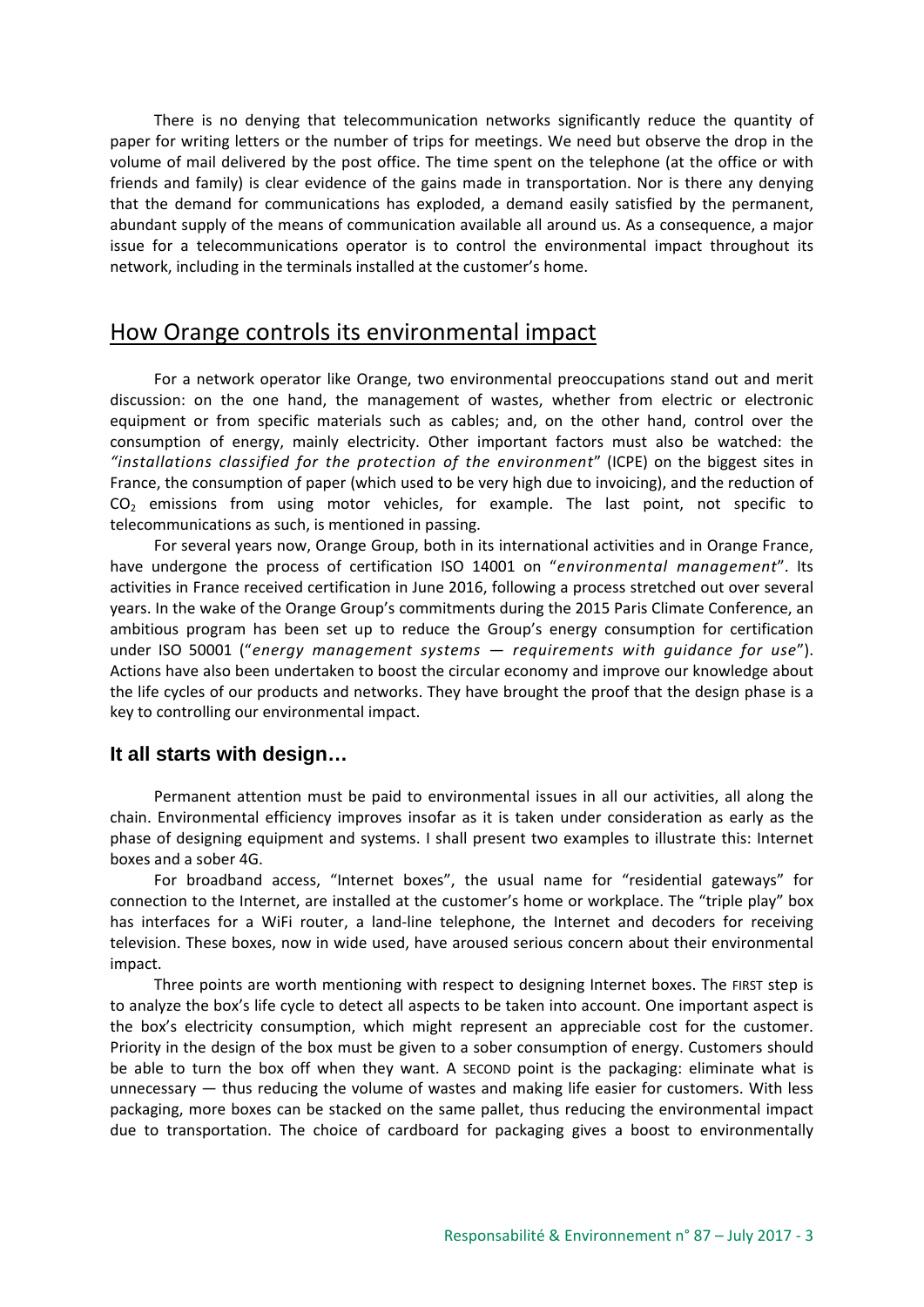friendly businesses. The THIRD point is that the phase of design must also take account of how the product will be recycled at the end of its life cycle. When Internet boxes are returned, because they do not work or because subscriptions have terminated, their design makes it easy to test, repair and recondition them.

In the future, operators like Orange will turn toward "virtualizing" certain features now offered by their Internet boxes. These features will no longer be controlled by the box but remotely from the network. They will not be activated — and not consume energy — until used!

Design is also important for more sober 4G products. Several generations of equipment and techniques have been stacked on top of each other to construct a telecommunications network. One of the network operator's tasks is to make it all work together and to manage updates. The advent of mobile, fourth-generation networks risked amounting to nothing other than adding on more equipment and devices, thus sharply increasing energy consumption. However talks between equipment manufacturers and operators have come up with a more satisfying solution. "Swapping" allows customers to replace 2G or 3G installations with the new equipment, which pools resources and consumes electricity more soberly. This makes it easier to install 4G technology while limiting the energy footprint.

Given the frequency bandwidth used for signal processing, new relay antennas have to be erected for adequate geographical coverage. These antennas have been designed to fit into the landscape and not be eyesores, to the satisfaction of residents.

#### **Managing wastes located everywhere**

The customers' out-of-service terminals are handled like wastes from electric and electronic household appliances. Mobile telephones (cell phones) call for special attention since they are regularly replaced: there are tens of millions of them in France. Besides the legal obligations about recuperation, operators and distributors may undertake actions on their own. Several businesses offer financial incentives for the return of used equipment. Local authorities have set up special containers for used equipment (a positive, environmentally responsible action). Despite such actions, we are forced to admit that the return rate is not so high as expected. It is worth mentioning Orange's initiative for recycling portable telephones in certain countries, especially in Africa, where these terminals, when they still work, are endowed with a second life on the market for used goods. In turn, a system has been set up in developed lands for returning terminals to keep them from being exported as waste products toward emerging countries.

Computers and network equipment, used in large quantities by telecommunication operators, are also handled like electric and electronic wastes at the end of their life cycle. The appropriate procedure for handling several thousands of tons of such wastes, collected throughout the country, must be well-organized. This equipment might, it should be pointed out, contain sensitive information, such as customers' personal data. Destroying these data is a prerequisite for discarding the equipment.

More than twenty years ago, a start was made at replacing copper cables with optical fiber for connections between switching stations. As this phase is coming to a close, the copper (or in a few cases lead) cables are now being recuperated. Tens of thousands of tons of cables have been removed from installations and are to be recycled. As optical fiber lines extend to the subscriber's home (FTTH), copper cables will be stripped out of local loops too.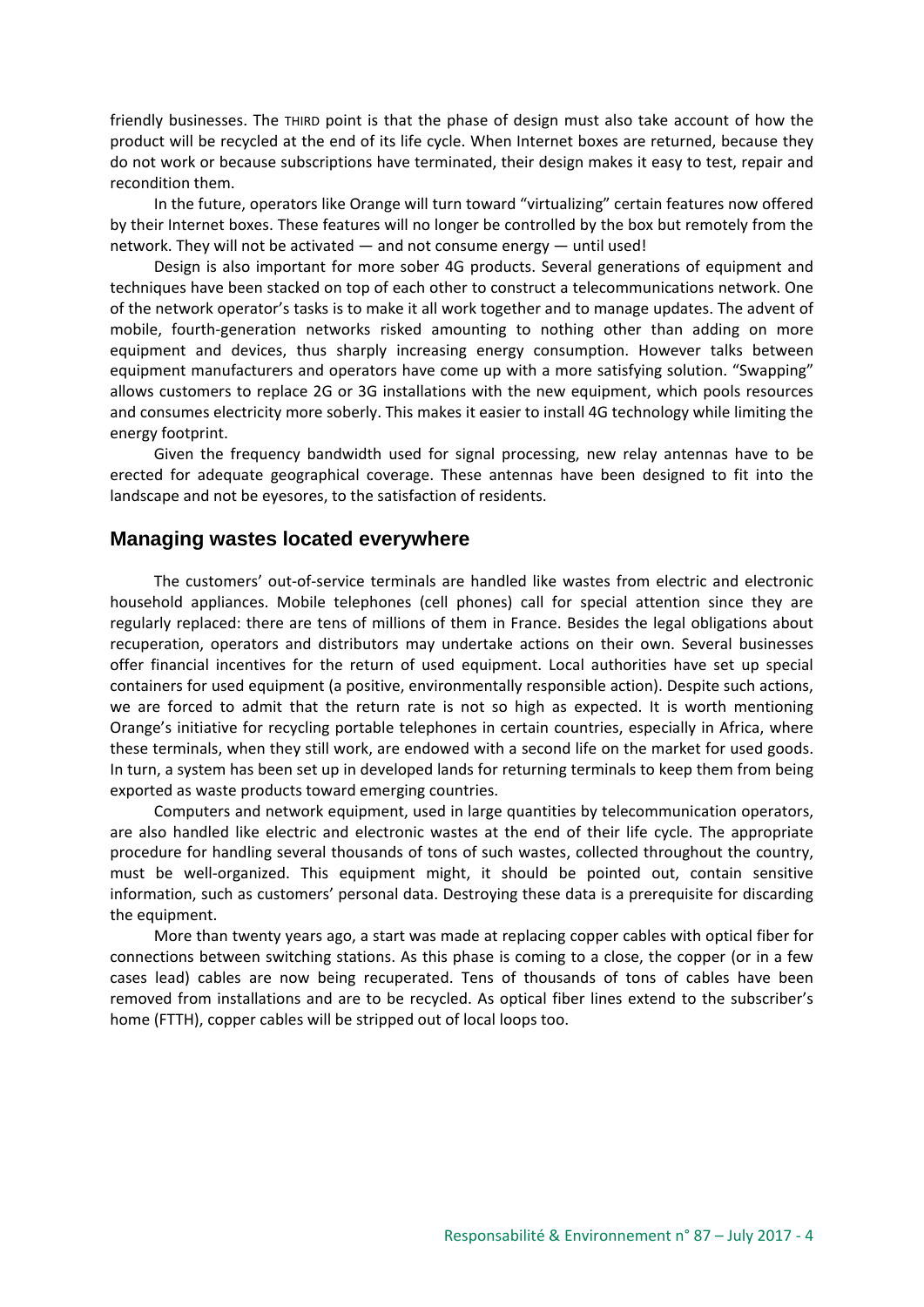#### **Managing energy efficiency on location**

The equipment turnover rate in telecommunications is close to the rate in computer technology. New equipment tends to consume less energy, thanks to several recent innovations. Since older services rely on old equipment (some of it more than thirty years old), exercising a control over the average energy consumption depends on the management of this older equipment. This entails pooling uses so as to free unused production capacities, cutting off the current to the equipment withdrawn from use, and recuperating the old material, or parts, for maintenance work.

It is worthwhile pointing out that the ratio of electricity consumption per services delivered (*e.g.*, three services in a triple play offer) has been steadily falling for a long time now. This energy performance is evidence of Orange Group's commitment to halve its  $CO<sub>2</sub>$  emissions per service by 2020 (in comparison with the baseline of 2006).



**Figure 1**: Electricity consumption (watt/use) by information services and networks



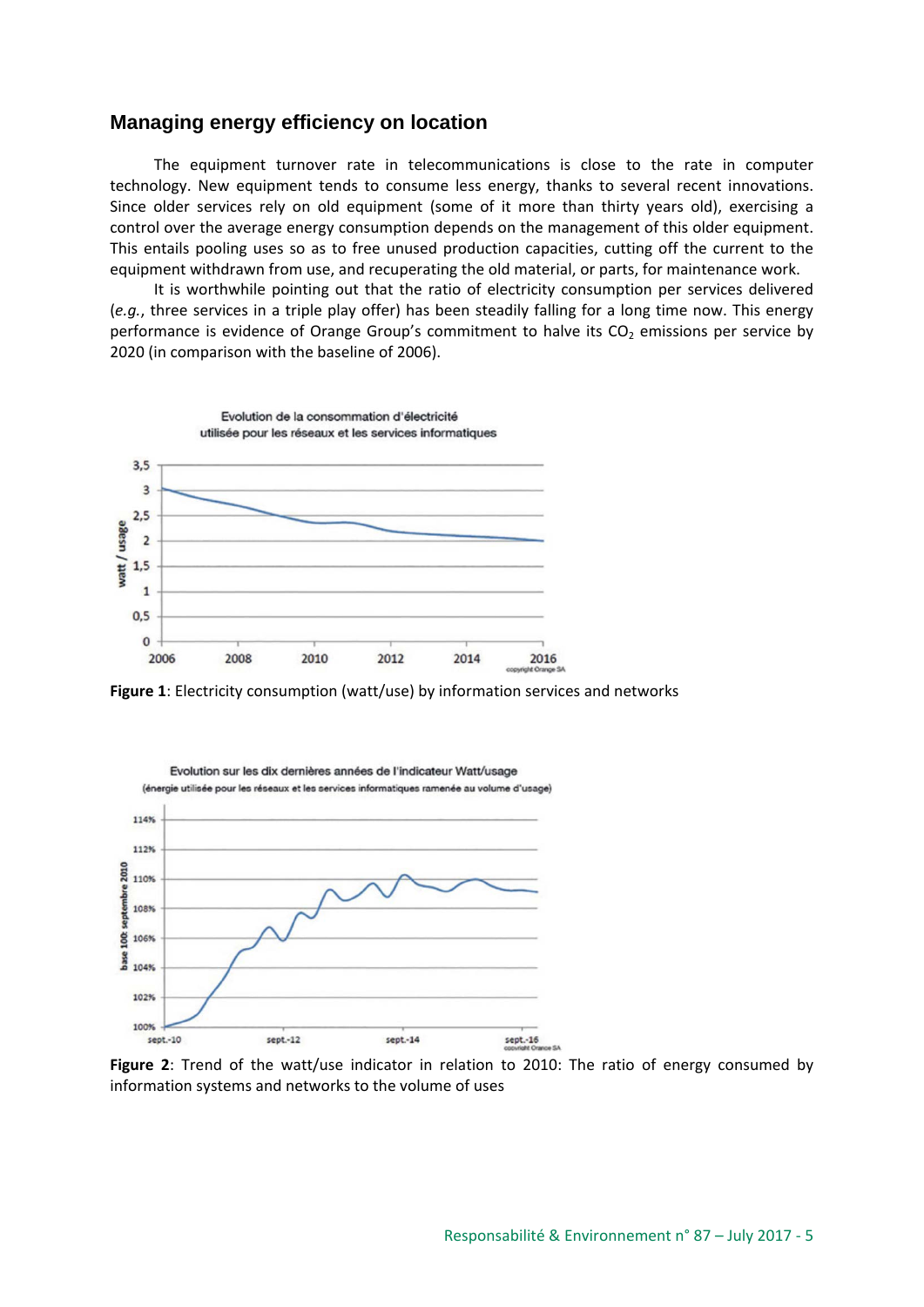Orange's energy management system varies according to the size of installations. Let us focus on three categories of installations by size.

In France, there are tens of thousands of small locations, such as relay antennas and small buildings with switching stations for land lines in rural areas. Given the large number of these sites and the low degree of modularity of the equipment there, few levers of action (mainly obtained though engineering procedures and the choice of equipment) are available for managing energy consumption there. Regularly running the equipment on these locations allows for checking whether it still operates correctly.

There are a thousand medium-sized locations in urban areas. They serve these areas or else take traffic from smaller sites. They were often built during the automation of the telephone system. Since electromechanical centers take up room, these sites are now oversized. Key tools for managing them are: pneumatics, adjusting the size and parameters of ventilation systems, and monitoring fill rates. If less space is occupied, more economical techniques, such as forced ventilation, can be installed. Changes are made more frequently at these sites; and this entails operating the equipment more often.

The telecommunication system's backbone is concentrated at a few very big plants, which contain routers and service platforms. The trend of networks toward virtualization and thus toward porting ever more applications on general-purpose servers is going to make these sites converge toward becoming data centers.

Controlling electricity consumption is a key issue for data centers. Although these big plants control ever more functions, their global electricity consumption has fallen. Much attention has gone into choosing where to locate them and into an ultramodern technique that leans heavily toward ventilation rather than air-conditioning. In effect, optimizing the operation of cooling systems allows for permanent savings on energy. The usual indicator is the rate of power usage effectiveness (PUE), the ratio between a site's total consumption of electricity and the consumption due to its computer equipment. The PUE can fall by 30% in the new generation of data centers. To chalk up success, the Orange Group has accelerated its long-term program for overhauling and renovating data centers, the aim being to lower even more the PUE in the coming years.

## A great potential for change

Telecommunications networks have been evolving for several decades now. In the period we are now entering, several major changes are going to take place all at once.

The migration toward "IP-everywhere" will gradually lead operators to disinvest in old networks. This will go in hand with the installation of new networks with transmission speeds far higher than currently needed (FTTH, 4G, and, soon, 5G). Internet Protocol version 6 (IPv6) and lowconsumption technology (such as LoRa) will enable these new networks to connect a large number of devices and appliances.

Many of tomorrow's services for changing our lifestyles are still in the pipeline or are waiting to be invented. Let us point to a few trends of relevance to the environmental transition:

— trips not made, thanks to "teleconfereincing", "telemedicine" or enhanced reality for interventions by experts;

— optimized trips thanks to tools for managing transportation infrastructures and to devices that directly signal needs or defects;

— more control over electricity consumption in public areas and at home thanks to connected domotic devices;

— a longer life for equipment thanks to a predictive maintenance based on more information about the state of the equipment;

— … and many other uses still to be discovered.